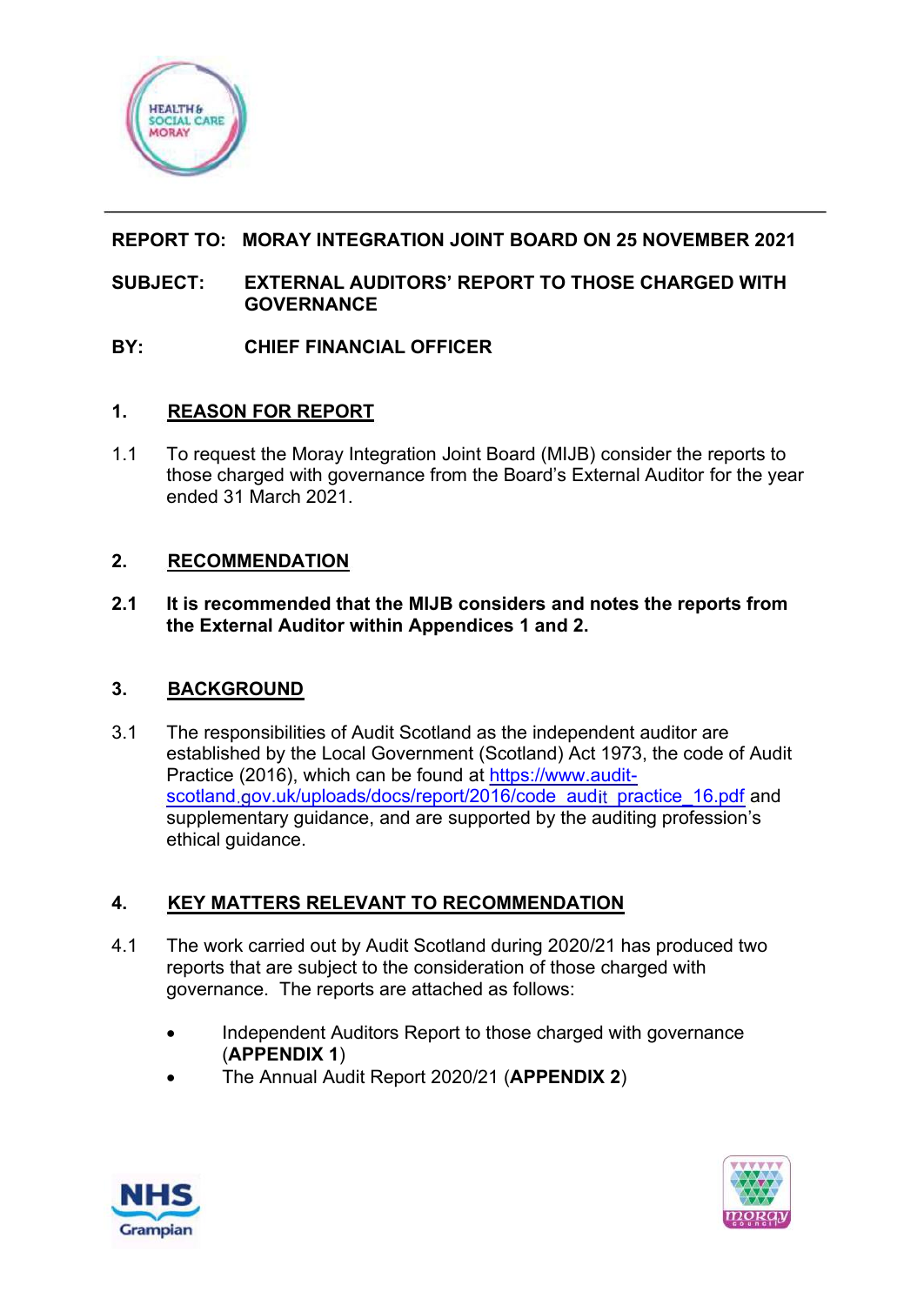- 4.2 The audit opinions expressed were all unqualified and are reported within the 'independent auditors report' included within **APPENDIX 1**.
- 4.3 The Annual Audit Report included at **APPENDIX 2** provides an Action Plan where recommendations for improvement are made, based on the findings of the review. These recommendations have been discussed with management and corresponding actions have been agreed, together with timescales for completion.
- 4.4 The Annual Audit Report provides a summary of the significant audit risks identified during planning. The results and conclusions of this work are noted within the report.

#### **5. SUMMARY OF IMPLICATIONS**

#### **(a) Corporate Plan and 10 Year Plan (Local Outcomes Improvement Plan (LOIP)) and Moray Integration Joint Board Strategic Plan "Moray Partners in Care 2019 – 2029"**

The work of the external auditor and the production of these reports for those charged with governance have been completed within the specified timescales agreed.

#### **(b) Policy and Legal**

The Public Bodies (Joint Working ) (Scotland) Act 2014 requires that the Moray Integration Joint Board (MIJB) is subject to the audit and accounts provisions of a body under Section 106 of the Local Government (Scotland) Act 1973.

#### **(c) Financial implications**

There are no direct financial implications arising from this report.

#### **(d) Risk Implications and Mitigation**

The external auditor, Audit Scotland, through the audit process, provides assurance to the Board that the Annual Accounts for 2020/21 give a true and fair view of the financial position. The Annual Audit Report highlights risks identified during the audit process and recommendations for action that have been agreed by management.

#### **(e) Staffing Implications**

None arising directly from this report.

#### **(f) Property**

None arising directly from this report